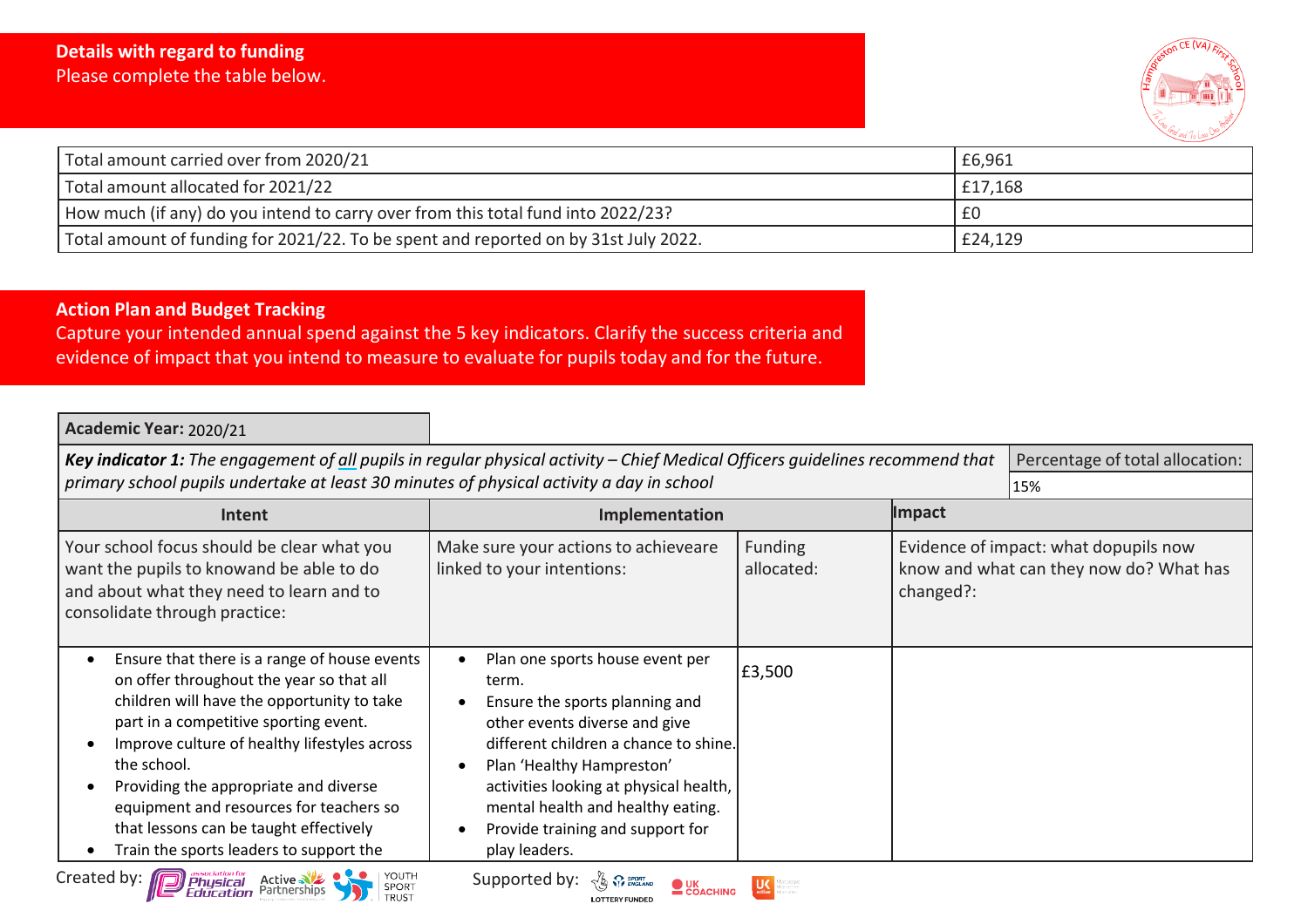| running of house competitions and playtime<br>games.                                                                                                                                                                                                                   | Keep PE sheds fully stocked with<br>$\bullet$<br>equipment.                                                                                                                                                                                                                                                                                                                                                                                                                                                                                                                                                                                                                                                         |                              |           |                                                                                  |
|------------------------------------------------------------------------------------------------------------------------------------------------------------------------------------------------------------------------------------------------------------------------|---------------------------------------------------------------------------------------------------------------------------------------------------------------------------------------------------------------------------------------------------------------------------------------------------------------------------------------------------------------------------------------------------------------------------------------------------------------------------------------------------------------------------------------------------------------------------------------------------------------------------------------------------------------------------------------------------------------------|------------------------------|-----------|----------------------------------------------------------------------------------|
| Key indicator 2: The profile of PESSPA being raised across the school as a tool for whole school improvement                                                                                                                                                           |                                                                                                                                                                                                                                                                                                                                                                                                                                                                                                                                                                                                                                                                                                                     |                              |           | Percentage of total allocation:<br>34%                                           |
| Intent                                                                                                                                                                                                                                                                 | Implementation                                                                                                                                                                                                                                                                                                                                                                                                                                                                                                                                                                                                                                                                                                      |                              | Impact    |                                                                                  |
| Your school focus should be clear what you<br>want the pupils to knowand be able to do<br>and about what they need to learn and to<br>consolidate through practice:                                                                                                    | Make sure your actions to achieveare<br>linked to your intentions:                                                                                                                                                                                                                                                                                                                                                                                                                                                                                                                                                                                                                                                  | <b>Funding</b><br>allocated: | changed?: | Evidence of impact: what dopupils now<br>know and what can they now do? What has |
| Engagement with our JSC partnership and<br>pyramid links.<br>Maintain resources and ensure high quality<br>PE is being taught.<br>Celebrate in school sporting success and<br>effort.<br>Update PE display board to celebrate recent<br>fixtures, festivals and clubs. | Participate in a wide range of<br>$\bullet$<br>activities as part of our partnership,<br>for both the children and staff.<br>Provide opportunities for all<br>$\bullet$<br>children to attend, regardless of<br>ability.<br>Regularly check PE sheds for stock<br>and quality of current resources.<br>Provide staff with planning and<br>$\bullet$<br>support with The PE Hub.<br>Support teachers through joint<br>$\bullet$<br>planning, sharing of good practice<br>and team teaching who need a<br>boost in confidence.<br><b>Healthy Hampreston activities</b><br>Annual sports day to celebrate<br>every child sporting ability.<br>Swimming<br>$\bullet$<br>Hold termly sports inter house<br>competitions. | £8,200                       |           |                                                                                  |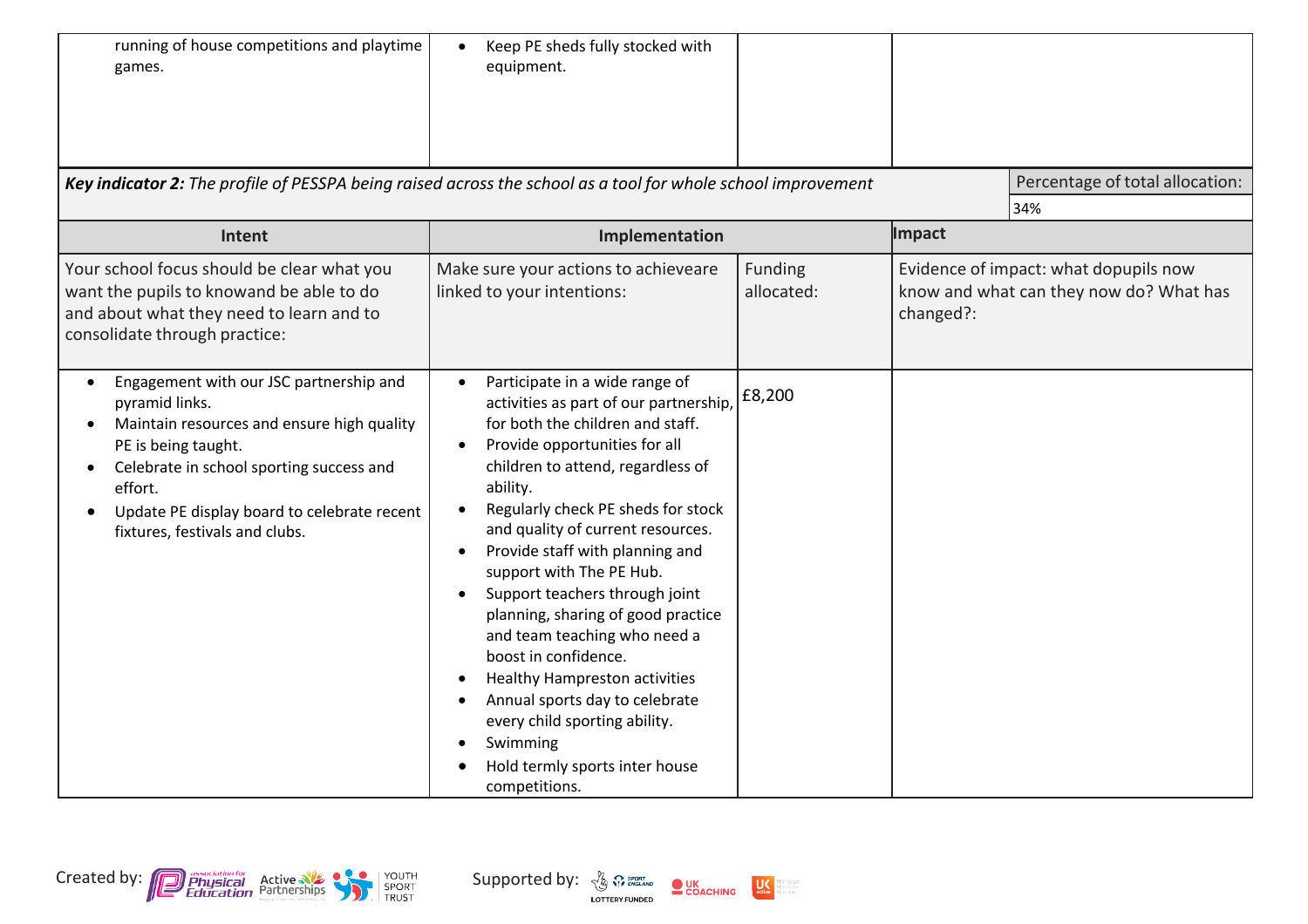| Key indicator 3: Increased confidence, knowledge and skills of all staff in teaching PE and sport                                                                                                                                                                                  |                                                                                                                                                                                                                                                                                                                                                                                                             |                       | Percentage of total allocation:<br>49%                                                         |  |
|------------------------------------------------------------------------------------------------------------------------------------------------------------------------------------------------------------------------------------------------------------------------------------|-------------------------------------------------------------------------------------------------------------------------------------------------------------------------------------------------------------------------------------------------------------------------------------------------------------------------------------------------------------------------------------------------------------|-----------------------|------------------------------------------------------------------------------------------------|--|
| Intent                                                                                                                                                                                                                                                                             | Implementation                                                                                                                                                                                                                                                                                                                                                                                              |                       | Impact                                                                                         |  |
| Your school focus should be clear what you<br>want the pupils to know and be able to do and<br>about what they need to learn and to<br>consolidate through practice:                                                                                                               | Make sure your actions to achieve are<br>linked to your intentions:                                                                                                                                                                                                                                                                                                                                         | Funding<br>allocated: | Evidence of impact: what do pupils now know<br>and what can they now do? What has<br>changed?  |  |
| Increased support for teachers regarding<br>$\bullet$<br>planning and teaching.<br>Look to improve the quality of gymnastics<br>teaching in PE.<br>Look to improve the quality of dance<br>teaching in PE.<br>Help support staff with games planning.<br>Provide PE kit for staff. | Sit down with staff and see where I<br>$\bullet$<br>can offer support and gauge<br>confidence of teachers within<br>different aspects of PE.<br>Share examples of good games<br>planning and expectations to staff.<br>Deliver PE kit to staff to ensure<br>confidence when undertaking PE<br>lessons or attending festivals.<br>Deliver CPD on sports that teachers<br>feel particularly weak at teaching. | £11,750               |                                                                                                |  |
| Key indicator 4: Broader experience of a range of sports and activities offered to all pupils<br>Percentage of total allocation:<br>8%                                                                                                                                             |                                                                                                                                                                                                                                                                                                                                                                                                             |                       |                                                                                                |  |
| Intent                                                                                                                                                                                                                                                                             | Implementation                                                                                                                                                                                                                                                                                                                                                                                              |                       | Impact                                                                                         |  |
| Your school focus should be clear what you<br>want the pupils to know and be able to do and<br>about what they need to learn and to<br>consolidate through practice:                                                                                                               | Make sure your actions to achieve are<br>linked to your intentions:                                                                                                                                                                                                                                                                                                                                         | Funding<br>allocated: | Evidence of impact: what do pupils now know<br>and what can they now do? What has<br>changed?: |  |

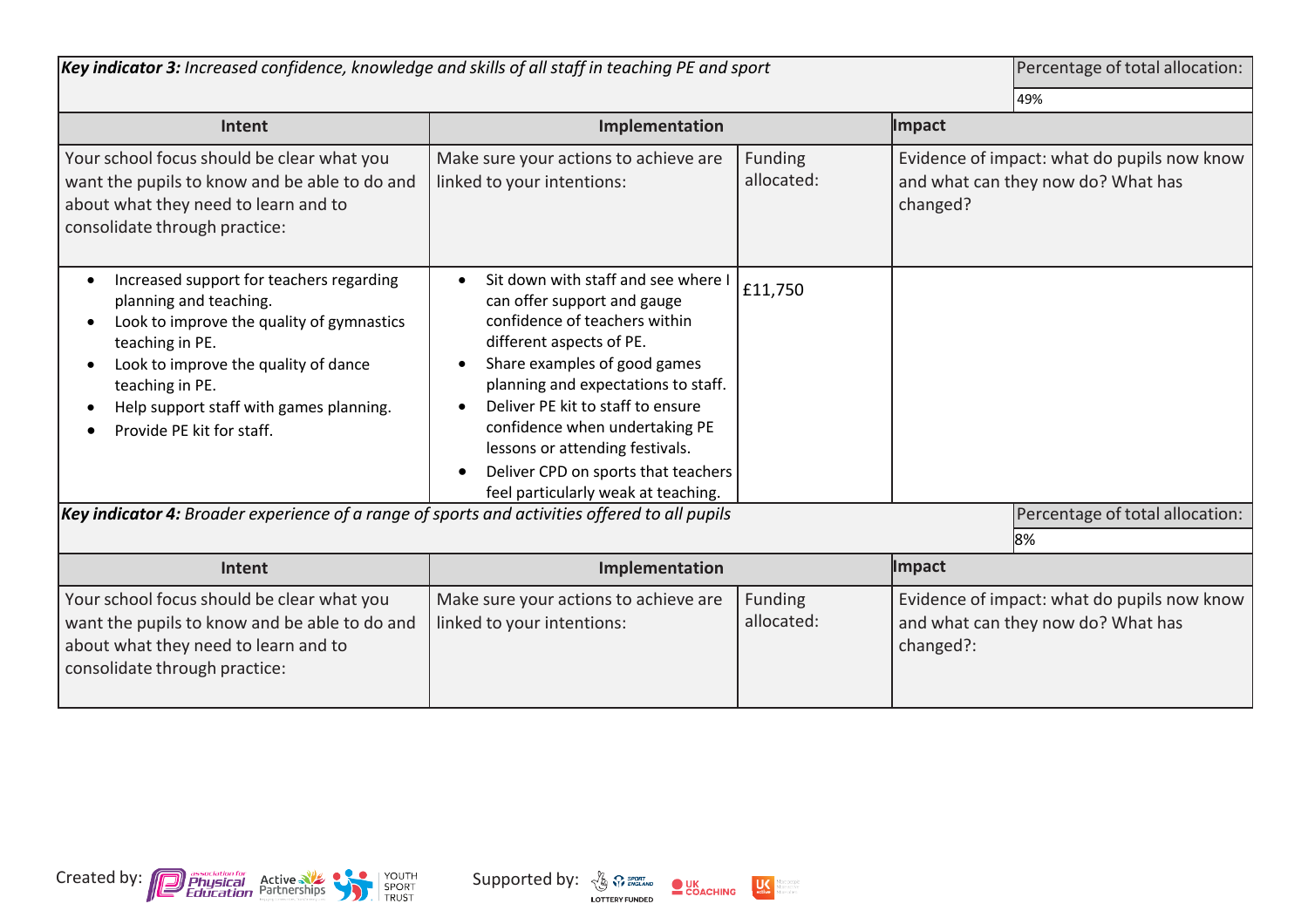| JSC and pyramid partnership will allow<br>children to experience a vast variety of<br>different sports. | Attend all the partnership festivals   £2,000<br>that we have signed up for.<br>Ensure planning of sports is diverse<br>and varied across terms and year |  |
|---------------------------------------------------------------------------------------------------------|----------------------------------------------------------------------------------------------------------------------------------------------------------|--|
| Continued exposure to diverse sports to<br>potentially increase interest in this less<br>popular sport. | groups.<br>Run whole school challenges at<br>least twice this year to encourage                                                                          |  |
| Continue a wide range of after school clubs<br>available for all children                               | children to keep physically active<br>and to try and improve their<br>physical fitness.                                                                  |  |
| Compete in a local cross-country races                                                                  | Try-It Sport Activity Days                                                                                                                               |  |
| Bikability offered to every child in year 4                                                             |                                                                                                                                                          |  |

| <b>Key indicator 5:</b> Increased participation in competitive sport                                                                                                 | Percentage of total allocation:                                                                                                                                                                             |                       |           |                                                                                   |
|----------------------------------------------------------------------------------------------------------------------------------------------------------------------|-------------------------------------------------------------------------------------------------------------------------------------------------------------------------------------------------------------|-----------------------|-----------|-----------------------------------------------------------------------------------|
|                                                                                                                                                                      |                                                                                                                                                                                                             |                       |           | 4%                                                                                |
| Intent                                                                                                                                                               | Impact<br>Implementation                                                                                                                                                                                    |                       |           |                                                                                   |
| Your school focus should be clear what you<br>want the pupils to know and be able to do and<br>about what they need to learn and to<br>consolidate through practice: | Make sure your actions to achieve are<br>linked to your intentions:                                                                                                                                         | Funding<br>allocated: | changed?: | Evidence of impact: what do pupils now know<br>and what can they now do? What has |
| Attend festivals and tournaments.<br>Organise inter house festivals.                                                                                                 | Use JSC and pyramid partnership to<br>expose children to competitive<br>sports.<br>Organise termly house sporting<br>events to give other children new<br>opportunities to experience<br>competitive sport. | £1000                 |           |                                                                                   |